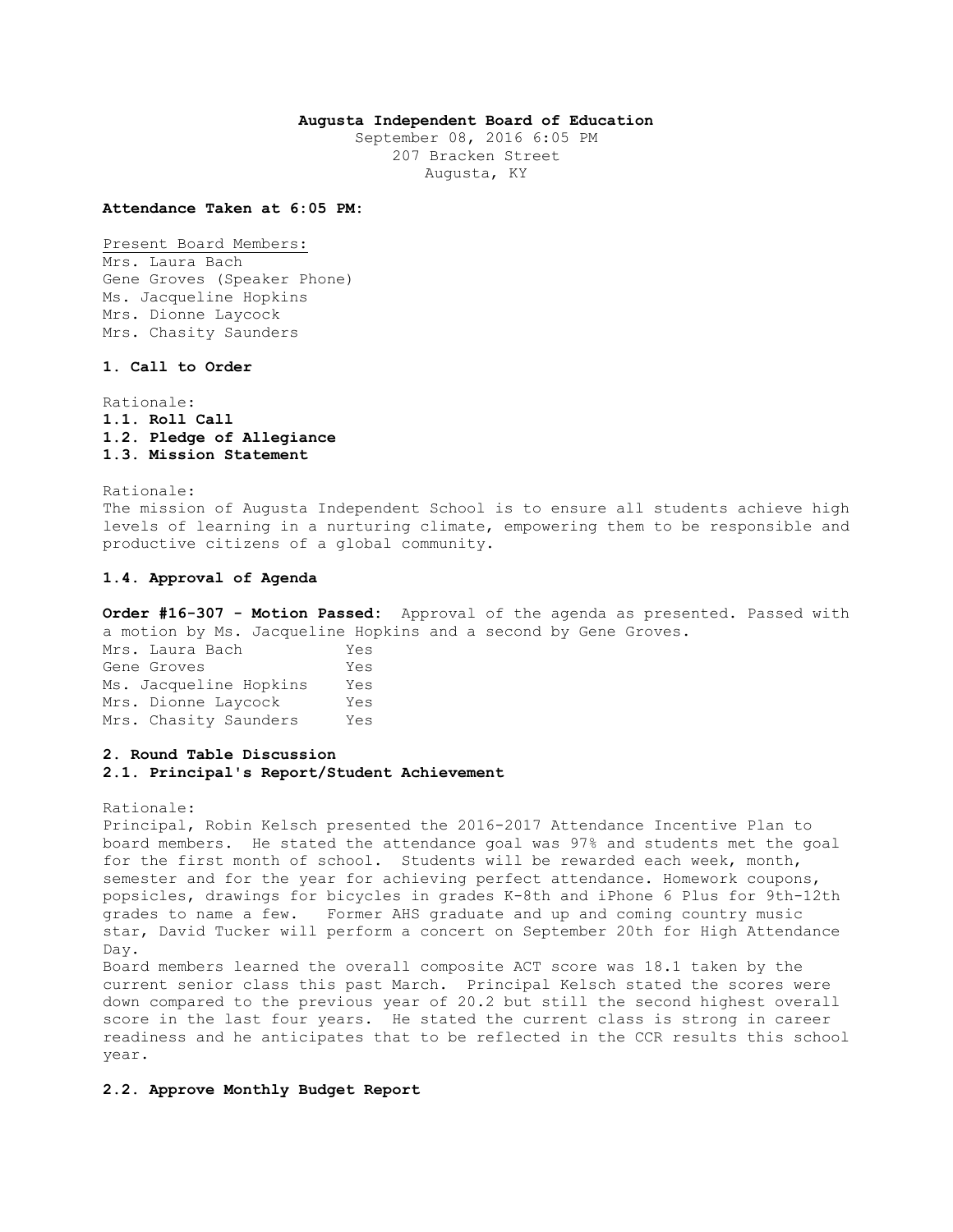Rationale: Finance Officer, Tim Litteral provided the monthly budget report to the board. He stated the general fund revenue receipts through August totaled \$212,000. SEEK funding accounts were \$207,600, \$1,500 in motor vehicle taxes and \$325 in delinquent property taxes. Tuition generated \$965, while \$365 had been received in Medicaid reimbursement. Expenditures through the first two months were approximately \$181,000, about \$17,000 less than through the same period last year. Receipts exceed expenditures by approximately \$31,000 after two months. This year's school budget is \$19,750 and approximately \$3,800 had been spent, with another \$600 encumbered. Copying and printing costs totaled \$1,400, dues and fees accounted for \$875, technology supplies totaled \$740, while general supply expenses totaled \$625. Maintenance budget expenses totaled \$52,000 after the first two months. Expenses included \$29,400 for property insurance, nearly \$13,000 on salaries and benefits, \$7,000 on utilities and services, and \$2,700 on general supplies and professional services. Transportation budget through August, costs were at approximately \$12,400. \$5,500 had been expended on salaries and benefits, \$5,200 was expended on fleet insurance, \$900 on diesel fuel, and \$700 on supplies/services/fees. Special revenue fund indicates grant funding is on target with regards to the budget. The food services fund receipts totaled \$4,500 through August. \$2,300 was NSLP reimbursement for summer lunch for July, while \$2,200 was from local revenue sources. Expenditures through August totaled \$9,200. Expenditures were about \$200 less than through the same period last year. The current food service balance is  $-54,630$ . The 2015-2016 food services fund review indicated the fund ended with a negative balance of \$2,572.26 for the 2016 fiscal year. This is after having a surplus of approximately \$17,000 to end the 2015 fiscal year. Expenses were nearly equal in both years, so the deficit was caused by a decrease in revenue. The main factors were the switch to CEP, which caused a loss of local revenue, while also having declined enrollment. Our federal reimbursements from the National School Lunch Program actually increased by \$12,000-\$13,000 during 2016. However, local revenue fell from \$52,393 in 2015 down to \$25,067 in 2016. Superintendent McCane stated the district is monitoring the food services fund closely and will make every attempt to end with a balanced budget. Currently, the food service department is highly promoting breakfast and lunch and the increased enrollment should help as well. Furthermore, a la carte items available will be increased and promoted. She stated it may be necessary to reduce from 4 to 3 cafeteria employees and discontinue the summer lunch program and the district will have a good idea if either are both are necessary by March.

**Order #16-308 - Motion Passed:** Approve the Monthly Budget Report passed with a motion by Gene Groves and a second by Mrs. Dionne Laycock.

Mrs. Laura Bach Yes Gene Groves Yes Ms. Jacqueline Hopkins Yes Mrs. Dionne Laycock Yes Mrs. Chasity Saunders Yes

## **2.3. Approve 2016-2017 Working Budget**

Rationale: Superintendent, Lisa McCane stated the 2016-2017 Working Budget is the final projection for the current fiscal year with significant and known conditions. SEEK funding has been established, a solid estimate of ADA is available, and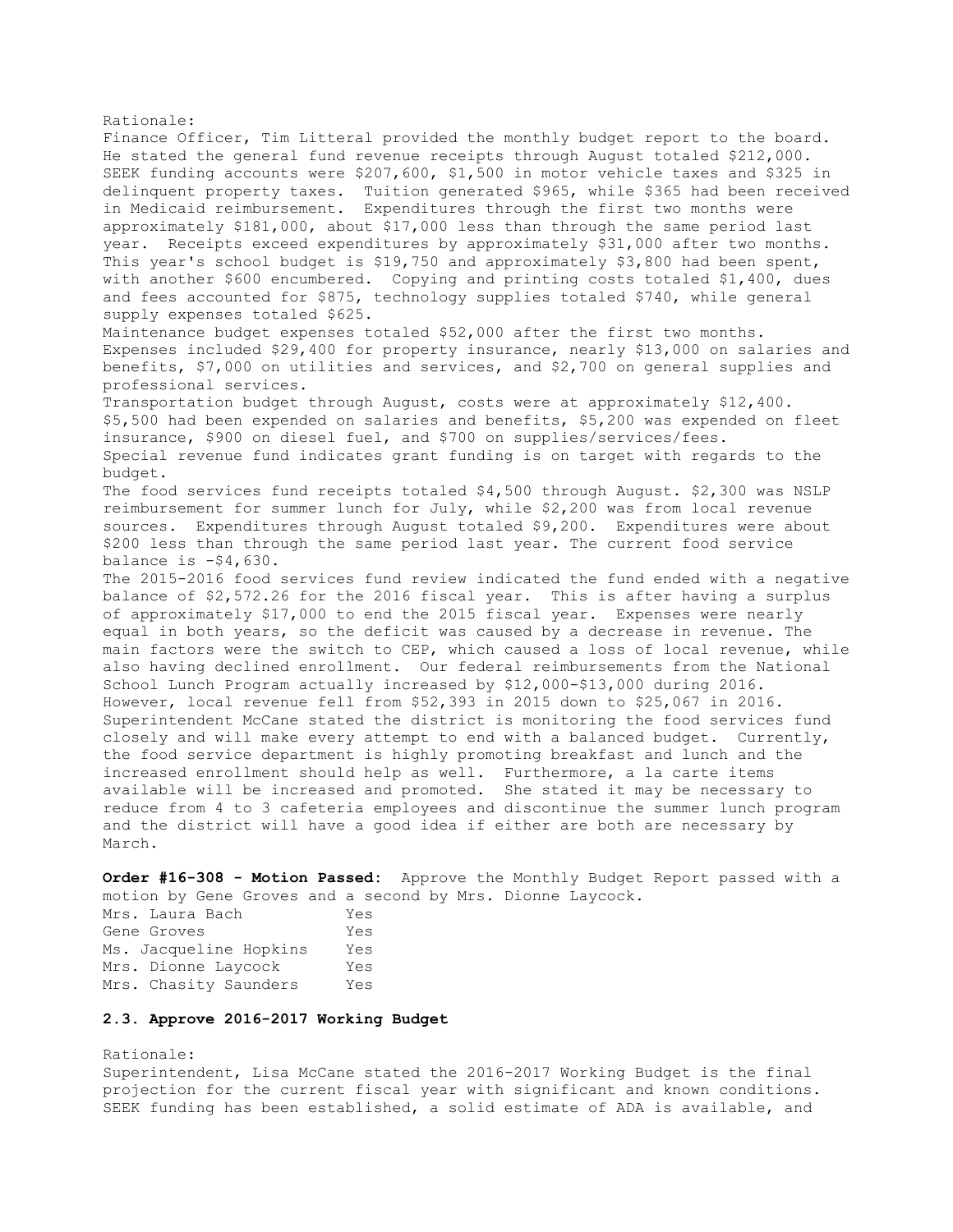staffing is in place. Other planned activities are finalized as the clarity of the budget situation has improved. Grant awards have been received and budgeted appropriately.

The general fund revenue beginning fund balance for 2016-2017 fiscal year stands at \$300,566. Local tax revenues are budgeted to increase \$15,784 in general fund. Property tax collections are budgeted for an increase of \$13,557 while utility, motor vehicle and delinquent taxes are projected to very close to the same as last year. SEEK revenue is projected to increase \$60,000 due to increased ADA, increase of the state equalization level, and more funding for special education. ADA is estimated at 253.0 and calculated with a 96% attendance rate. The refinancing of bonds will reduce debt service by \$11,600, coupled with a \$3778 increase in the State Building Match will allow Capital transfers to General Fund to be close to last year's level, standing at \$18,799. Tuition revenue is budgeted to drop by \$12,000. Total current revenue is expected to increase \$69,075.

The general fund expenditures indicates salary increases in this budget are based on the experience step for both classified and certified personnel. There is one less certified position budgeted than in 2015-16. Salaries are budgeted at \$1,373,000 compared to last year's actual of \$1,332,000, an increase of 2.9%. Salary costs would have decreased except several grants can no longer pay for the personnel that work in those grants. The following grants must use these General Fund dollars for \$55,716 of support.

| Community Education | \$5323.00   |
|---------------------|-------------|
| ESS                 | \$1,150.00  |
| FRYSC               | \$14,311.00 |
| Gifted              | \$3,686.00  |
| Preschool           | \$15,695.00 |
| Title 1             | \$13,868.00 |
| Title 2             | \$1,683.00  |

Employer benefit costs are budgeted at \$133,782, an increase of just over \$16,000. This due to increased workers' compensation premiums, increase in the CERS match rate, and the change in IRS treatment of retirement contributions beginning January 1, 2017. The school's instructional budget is \$19,750, a 50% reduction. Other operational costs such as utilities, maintenance, fuel, insurance, etc. are budgeted based on historical trends and are budgeted at \$242 less than in 2015-16.

Budgeted receipts are \$440 more than budgeted expenditures, with a projected ending fund balance of \$301,005 equivalent to 11.2% of General Fund expenditures.

The budgets in the Special Revenue Fund are dictated by state and federal grant awards. The personnel that are paid from these grants have been budgeted using the new salary and benefit levels. Many grants are decreasing or not increasing and are inadequate to fund these personnel. The excess costs of \$55,716 have been budgeted in General Fund. Practically all prior year grants were completely expended by 6/30/16, so no carryover funds are available. There is \$474,000 budgeted in local, state and federal grants compared to \$518,849 spent in 2015-16. The district activity fund is budgeted using the fundraising and donation

revenue equivalent to 2015-16. Over \$6,500 was deposited to this fund in 2015- 16.

Revenue of \$25,300 is budgeted in Capital Outlay, (\$100 per child in ADA). \$6,501 will be transferred to be used to retire debt, and the remaining \$18,799 will be transferred to General Fund to be used for current operating expenses.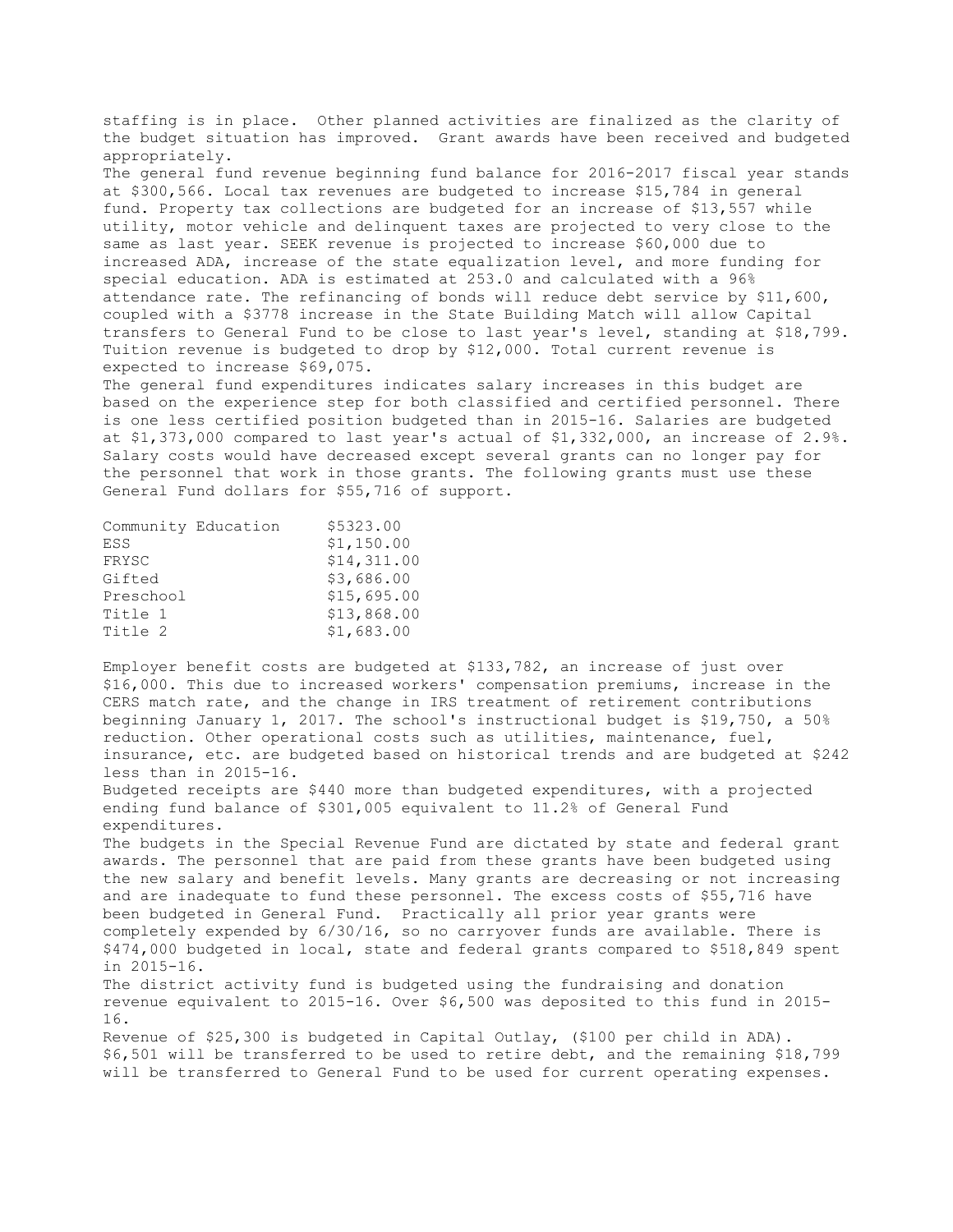This year's Building Fund revenue of \$99,049 (\$71,146 state/\$27,903 local) is budgeted entirely for local debt service. The \$27,903 represents 5 cents of local tax effort. The Construction Fund indicates remaining funds of \$116,516 are budgeted for the completion of the school construction project. The Debt Service Fund is a transfer fund to record debt payments. The savings from the refinancing are included. The local debt service requirement is \$105,550. The Food Service Fund is budgeted with a beginning balance and ending balance of \$0.00. It is projected that a transfer from General Fund of \$14,323 will be required to balance this fund at year end. Revenues are budgeted at an increase of \$9459, equivalent to 5.6%, and only a cost increase of \$4,168(2.1%).

**Order #16-309 - Motion Passed:** Approve the 2016-2017 Working Budget passed with a motion by Ms. Jacqueline Hopkins and a second by Gene Groves.

| Mrs. Laura Bach        | Yes |
|------------------------|-----|
| Gene Groves            | Yes |
| Ms. Jacqueline Hopkins | Yes |
| Mrs. Dionne Laycock    | Yes |
| Mrs. Chasity Saunders  | Yes |

### **2.4. Approve Monthly Facilities Update**

#### Rationale:

The final energy consumption and cost results for Augusta Independent School District for FY2016 indicated the district spend \$68,534 on electricity and natural gas in the district. This amount is \$7,513 less than we paid in FY2015. The district also used less total energy during FY2016 than in the previous six years. In fact, the district used 16.7% less energy than in FY2010. The Energy Management Report for July indicated the district had a decrease in energy consumption of 41,408 kBTU (19.8%) which avoided approximately \$1,080 in energy charges. Through July-YTD, the district has used 12,136 (\$1,080) fewer kilowatt-hours (kWh) and no natural gas. Monthly Maintenance:

- Replaced two basement classroom air conditioners
- Repaired gym class window
- Repaired gym air conditioner
- Repaired air conditioner in middle school English classroom
- Prepared building for Alumni Dinner
- Installed drain line in Reading Resource classroom
- Repaired light by playground

## Construction Renovation Update:

Trace Creek Construction has completed the interior door project and installed the remaining two doors and five light kits. R.J. Construction has repaired the leaking gym gutter again. There was a small cut in the roof membrane found about 8 feet to the side of the down spout. So far, there has been no leaking when it has rained but we will continue to monitor the integrity of the repair. Interior Door Change Request:

There was one door left out of the project due to oversight. The architects did not have the door identified in their blueprints. The door is a bathroom door located in the sensory resource room on the second floor. The district requested a price quote to add the door and hardware which will cost \$1,261.18. Attached is a copy of the estimate from Trace Creek Construction. All building funds are expended or encumbered, therefore, the general fund would have to pick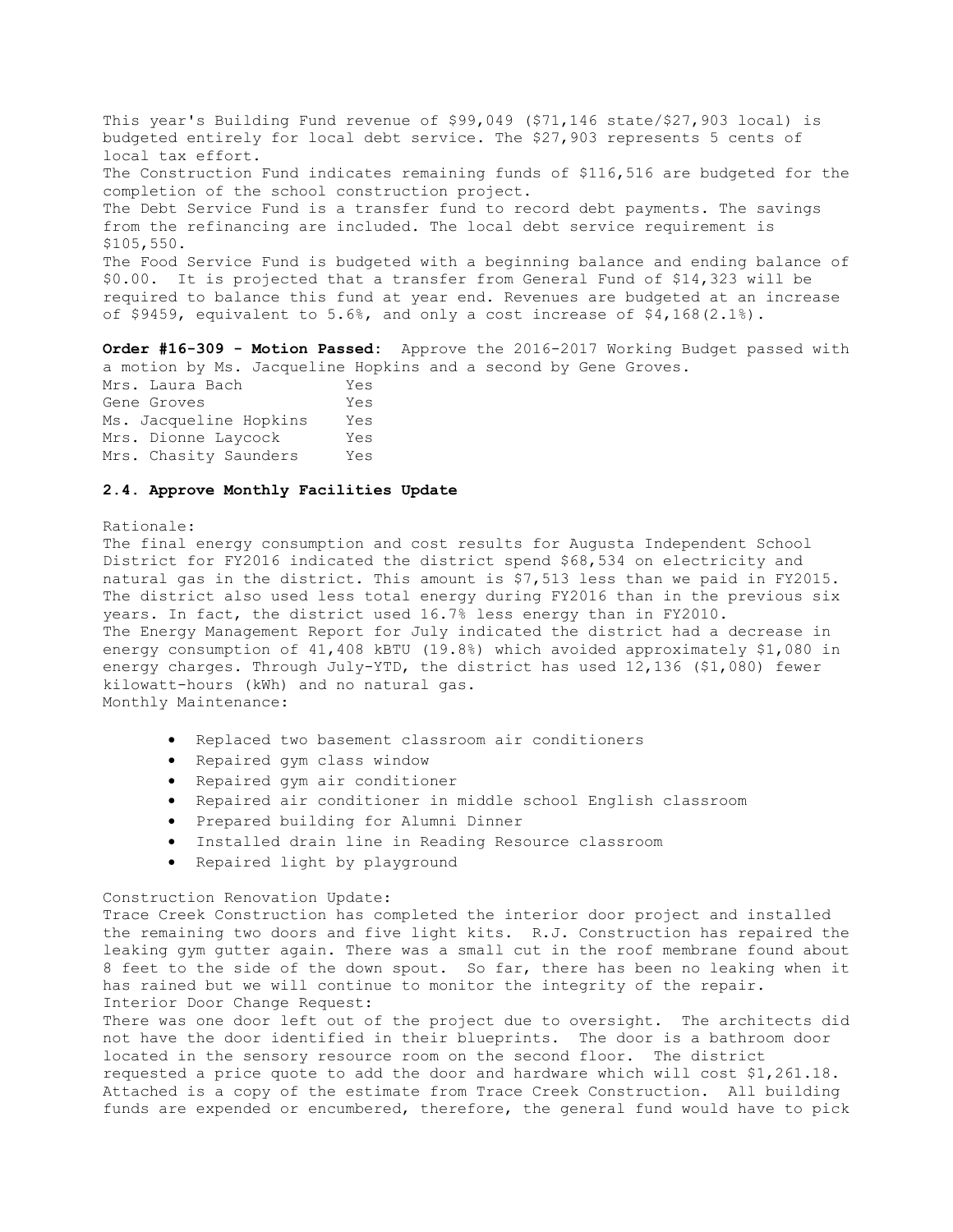up the expense to add the door. After discussion, the board unanimously agreed to not replace the door at this time. LED Lighting Update:

The LED material has not arrived yet and the district is waiting on an expected arrival date from the supplier. Once the materials arrive, the project is estimated to take 2-3 weeks to complete in the evening and on weekends.

**Order #16-310 - Motion Passed:** Approve Monthly Facilities Report passed with a motion by Mrs. Dionne Laycock and a second by Gene Groves. Mrs. Laura Bach Yes Gene Groves Yes Ms. Jacqueline Hopkins Yes Mrs. Dionne Laycock Yes Mrs. Chasity Saunders Yes

### **2.5. Air Med Care**

Rationale: The district will be offering Air Med Care insurance coverage to employees who choose to participate to obtain air ambulance insurance. **2.6. Approve First Reading Tobacco Free Policies for School Employees** 

Rationale: Board Policies: 03.1327, 03.2327, 06.221

**Order #16-311 - Motion Passed:** Approve First Reading Tobacco Free Policies for School Employees passed with a motion by Mrs. Chasity Saunders and a second by Mrs. Dionne Laycock.

Mrs. Laura Bach Yes Gene Groves Yes Ms. Jacqueline Hopkins Yes Mrs. Dionne Laycock Yes Mrs. Chasity Saunders Yes

# **3. Communications**

### **3.1. Superintendent's Report**

Rationale:

Superintendent, Lisa McCane informed the board she had completed and submitted a Walmart Foundation Grant on behalf of the Augusta Independent Educational Foundation. She stated the grant request of \$110,000 was for technology and learning needs for computers, Chromebooks and Bright Link Interactive Projectors. Board members were presented and agreed to board training offered by KSBA on October 20th for Ethics and Superintendent Evaluation and November 11th for Finance. August Attendance: 96.97% and Enrollment: K-12 is 269 and PS-12 is 289 **3.2. Citizens** 

#### **3.3. Board Members**

Rationale:

Board member, Jackie Hopkins inquired about the Fitness Center reopening. Superintendent McCane informed the board the district is in the process of reopening the center within the next few weeks with community volunteers. She stated the fitness center would operate on the previous schedule Monday-Thursday from 5:00 p.m. to 8:00 p.m. as long as there were no habitual issues.